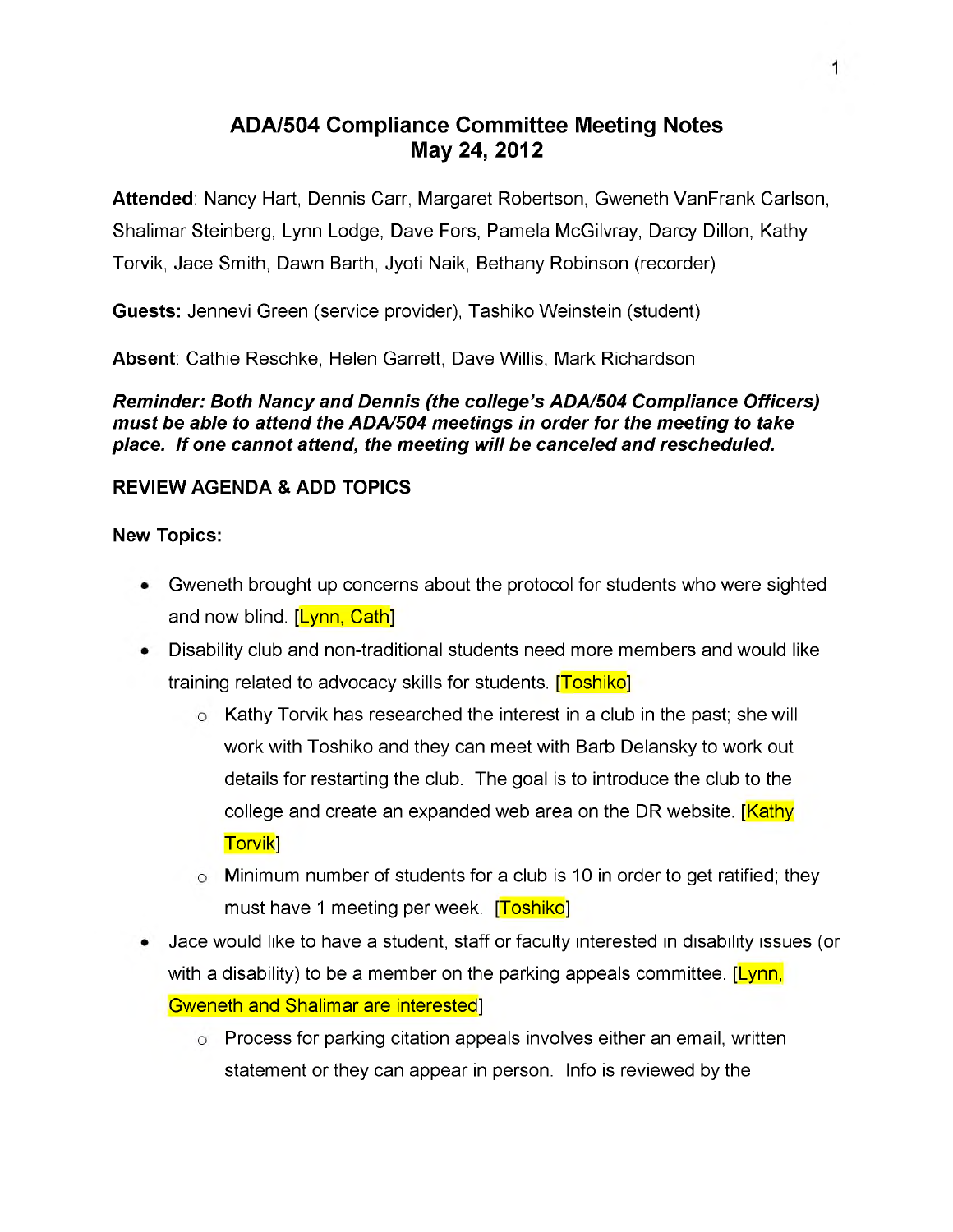committee. Clarified that the college follows the standards established for the community re: parking citations, so there is no reduction in standards.

Dennis Carr designates proxy to Darcy for the  $2<sup>nd</sup>$  half of the meeting.

# **ONGOING/ FOLLOW UP TOPICS**

#### **Committee Membership:**

- The committee unanimously agreed to Nancy's proposal to add DR staff to the ٠ committee membership since they are on most of the subcommittees and will be participating in most of the tasks. [Nancy/Bethany]
- Facilities Management and Planning (FMP) will continue to send one rep to each meeting.

## **Task Assignments:**

- Add Group under MyLane. Search for groups ADA/504committee group under MyLane. Any questions contact Shalimar. [All]
	- $\circ$  Communication, mailing list message groups, sub groups, pictures. Go in to MyLane got to top right corner and click on groups icon do a search for a group. Put in ADA/504 and join.
	- $\circ$  Need to make sure it is all captioned and tagged. [Lynn]
	- o Lynn volunteered L # to Shalimar so Shalimar can test it. [<mark>Shalimar</mark>]
	- $\circ$  Set up group leaders on the administrative side. Can be added by going to the Administrator (Carol McKeel right now). Bethany and Lynn will be group leaders (Carol is on vacation). Shalimar will communicate with Carol. [Shalimar]

# **Signage:**

- Signage, verbiage, height, truncated domes, change to accessible, bringing signs down and braille on elevator- [Jyoti, Gwen, Lynn, Margaret and Shalimar] are on wayfinding committee and will discuss this.
- Kiosks are very confusing; need to do a temp fix otherwise will have to change the whole system, which will take too long. Fix the main directional signs right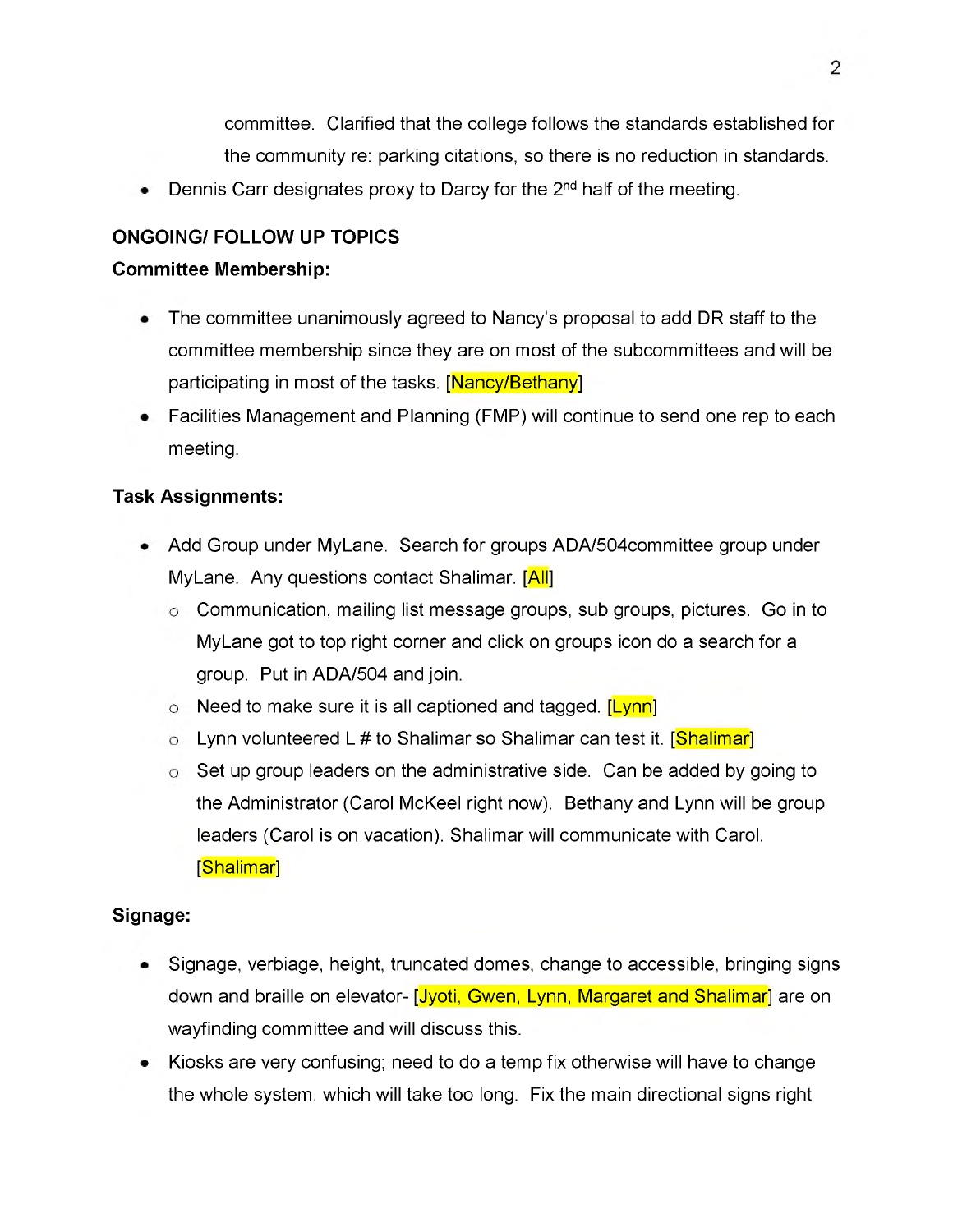now. Funk Levitz is a design firm and working with them to update signage. [Wayfinding Committee]

- Large kiosk direction signs and evac signs are not within standard. Funk & Lewis will create new standards perhaps using colored areas. Timeline: Standards to be developed. Signage to be fixed first for Fall. Next June may have new standards. [Wayfinding Committee]
- Will signage be big letters bold? Already too small and hard to read. **[Wayfinding**] Committee]

## **Wayfinding:**

- Indoor navigational systems. University of Nevada has developed this-Gwenneth indicated that it's similar to click-and-go. There are several different options. This combined with floor mapping would be a good solution for those with vision loss. [Wayfinding Committee]
- Door issues:
	- o The doors do not stay open long enough for wheelchair access
	- Weighting of doors is also a problem- all doors should be checked by Facilities every term. Over time the doors change so bring attention to the matter.
	- TO DO: Send Jyoti an email with the location to get a work order... or just submit a work order and notify Jyoti. [All & Jyoti]
- Jyoti said that as of Dec 31 2011, truncated domes are no longer required (thought they previously were). It's difficult to determine what is most helpful since different groups have different needs/preferences.
- Chalking can create confusion for those with vision loss... ASLCC needs to pay attention to the location.
- Wayfinding Committee needs to keep the parking lots in mind; inclusive design for children and parents; access and safety in Learning Gardens discussed
- Accessibility Map idea: Shalimar will continue working on her goal of an accessibility map with layers of maps. It can be posted on a website; have layers that turn on and off, and have links that show detailed maps and entrances. She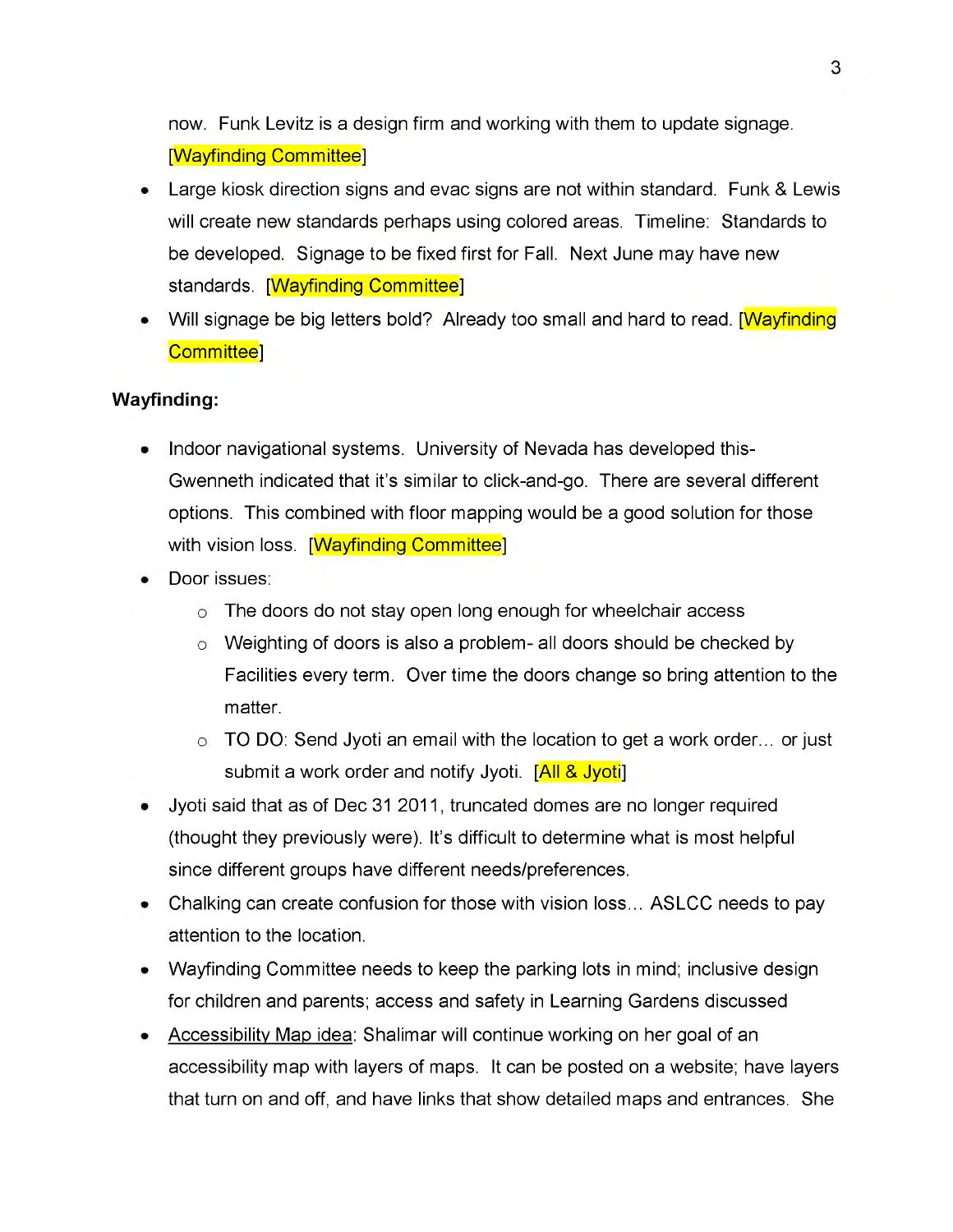will get a basic version (Lynn Sogar), then re-digitize buildings and figure out placement of ramps since the current aerial photos are not clear. Need to get all information complied. Plan to place evacuation routes and Evacutrac locations on the map. [Shalimar]

- IDEA: Purchase a 3-D printer that builds models. Apply for joint ADA / drafting grant advanced technology for printer models (Lynn Songar willing to help write grant proposal). [Shalimar]
	- $\circ$  Captions are option could be one layer or hover over object to see label. Pull in CIT or CS program to make it more commercially functional. [Shalimar]
- Fall meeting- have demo. [Shalimar]
- Update on Transportation Fund moneys potentially being used for Wayfinding, if ET (Executive Team) agrees. [Dave W]

# **Deferred Maintenance**:

#### **ADA Access Website/link**:

Update on ideas for replicating the University of Montana's website and the "report barriers" webpage; also the Landmark College's website "accessibility" link at the bottom of the page. Clarify whether GIS mapping will make this possible and whether students in the GIS class are interested in doing this as a special project. [Shalimar]

#### **Accessible Parking Issues**:

- We continue to get requests for changes in parking lots. Parking lot N is a drop off for people with access limitations. (N/E near performing arts). This is a problematic location since it is so far from the central areas of the college.
	- Team Oregon motorcycle training- proposal to significantly change parking lot N. Route into campus, accessible spaces and uses of transportation fund.

#### **Evacuation Issues**: